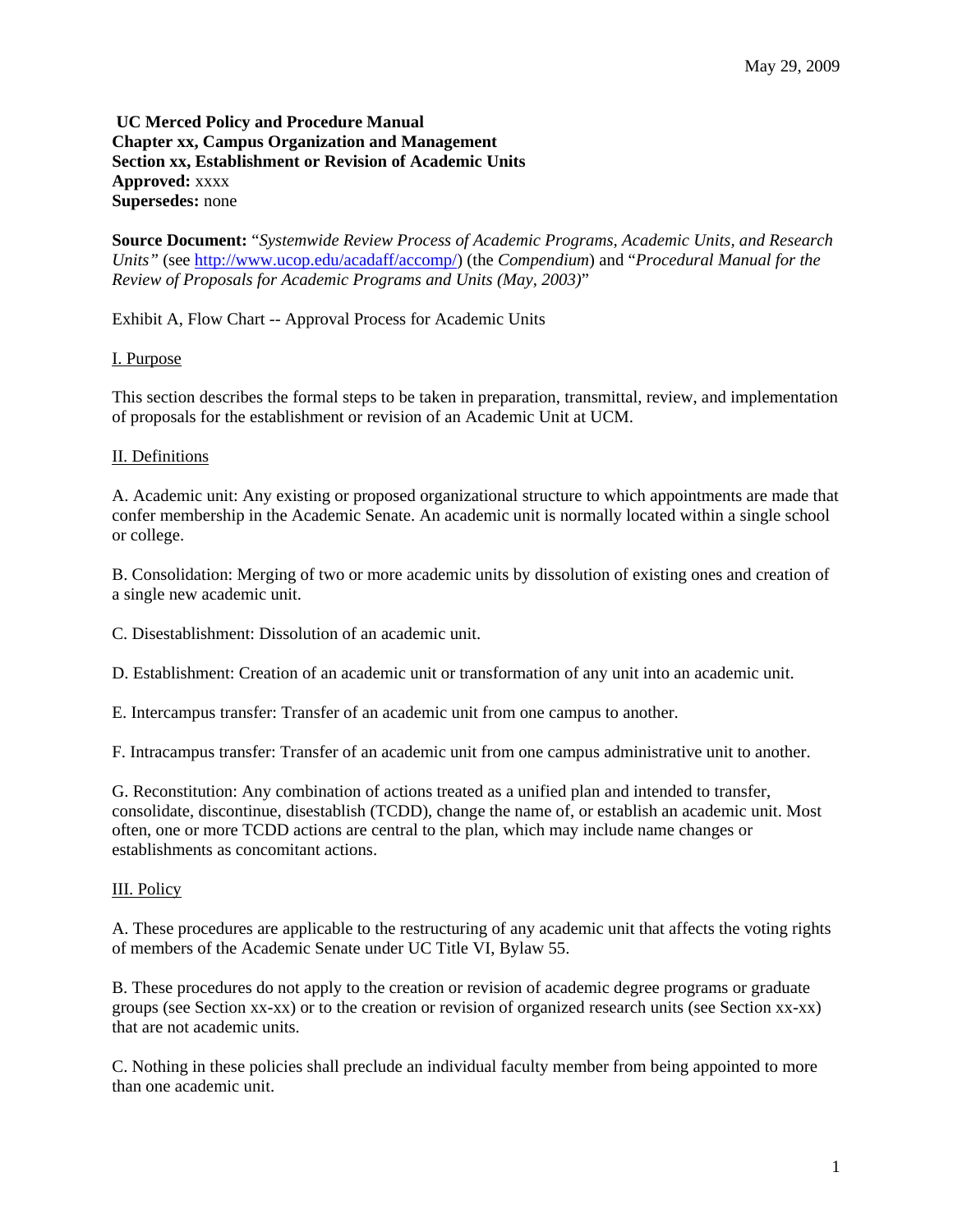## IV. Development of Proposal

A. A proposal for a new academic unit, or the restructure or reorganization of an existing academic unit, shall be developed by a group of faculty, dean, or other academic unit.

B. The group developing the proposal must consult with interested parties and affected units, in advance, to gather input and recommendations. Consultations should include:

- 1. Faculty in other academic units or programs whose membership and academic programs are involved or otherwise affected by the proposal.
- 2. Academic Senate review committees (college or school Executive Committee, Undergraduate Council, Graduate and Research Council, Committee on Academic Planning and Resource Allocation) for assistance meeting committee review requirements.
- 3. The dean of the affected school(s) or college(s) regarding potential support.
- 4. The Vice Provost for Undergraduate Education or Dean of Graduate Studies for guidance in formulating the proposal in matters related to instruction and degree programs.
- 5. Potentially affected students.
- C. Proposals for the development of new academic units shall contain the following:
	- 1. Justification of the unit in terms of campus and University-wide academic needs, and potential contribution of the unit to campus and University-wide goals.
	- 2. A description of the relationship of the academic unit to existing or planned degree programs.
	- 3. A statement of the unit's objectives.
	- 4. A statement describing the impact of the new unit on other campus units and/or programs.
	- 5. A statement regarding possible administrative overlap with other existing campus units.
	- 6. A statement of the unit's governance, including
		- a. Unit bylaws
		- b. Policies and procedures for academic appointments and promotions
		- c. Organizational chart showing delegation of authority and responsibilities
		- d. A description of the unit's administrative structure
	- 7. A statement regarding the method of consultation with students and faculty and their appended comments.

D. Proposals for the transfer, consolidation, disestablishment, or reconstitution of academic units shall contain the following:

- 1. Justification of the proposed action including analysis of costs and benefits to the campus and expected budgetary impact; a statement of the resulting unit's objectives; an outline of changes in instructional programs; a statement about the expected impact to enrollment, changes in staffing and space requirements.
- 2. A phase-out plan that includes an explicit description of the accommodations to students, faculty, staff, and non-academic appointees.
- 3. A complete statement of all steps required for adoption and implementation of the proposal and the timetable of target dates for completion of each step.
- 4. Explanation of the method of consultation that was employed in the review process with students and faculty members from potentially affected units and with appropriate college or Divisional Council committees.
- 5. Description of the relationship of the proposal to the campus and unit's academic plan.
- 6. For transfer, consolidation, or reconstitution, a statement of the unit's governance, including: a. Unit bylaws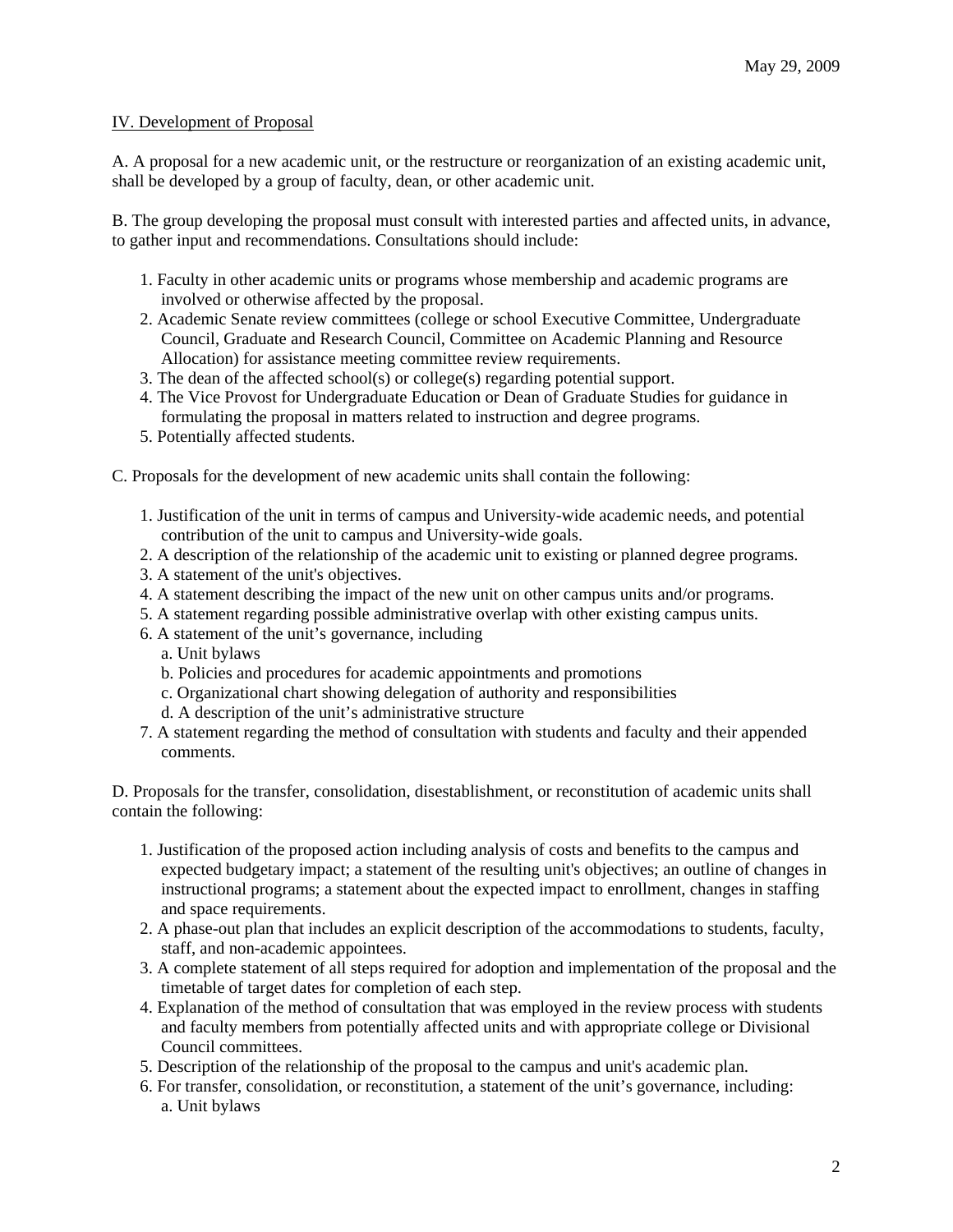- b. Policies and procedures for academic appointments and promotions
- c. Organizational chart showing delegation of authority and responsibilities
- 7. Appended comments of students, faculty, academic non-Senate appointees, and committees.

# V. Procedures for Review and Approval

For a flow chart of these procedures, see Exhibit A.

- A. Review by units in school or college
	- 1. The affected academic unit(s) (any unit below the level of college or school) shall review the proposal. The recommendation shall be reported as a separate vote of the Academic Senate members of the affected unit.
	- 2. If the academic unit is subordinate to another academic unit below the level of school or college, the senior unit shall also review the proposal and provide a recommendation by a separate vote of the Academic Senate members of the unit.
- B. School or college review
	- 1. The dean of the affected school, college, or Graduate Studies reviews the proposal and determines if the revision will receive resource and strategic support. The dean communicates this recommendation to the Executive Committee of the school or college.
	- 2. The Executive Committee of the school or college reviews the proposal following the procedures specified in the bylaws of the school or college.
	- 3. If an academic unit affects more than one school or college, the review will be undertaken by the dean and Executive Committee of each.
- C. Academic Senate review
	- 1. Any action that affects the organization of an academic unit, including creation, reconstitution, consolidation, division, or disestablishment, is subject to approval by the Divisional Council.
	- 2. Recommendations of the school or college Executive Committee or faculty (if required) or the Graduate Council, and the recommendation of the dean(s) is communicated to the Chair of the Divisional Council for transmittal to the appropriate standing committees of the Division (generally the Committee on Academic Planning and Resource Allocation; Committee on Academic Personnel; Graduate and Research Council; Undergraduate Council; and Committee on Rules and Elections) for review.
	- 3. Recommendations of the standing committees are transmitted to the Divisional Council, which resolves any existing conflicts.
	- 4. Academic Senate recommendation is made after favorable review by the Divisional Council.

# D. Administrative approval

- 1. The offices of Academic Planning and Resource Management and Institutional Planning and Analysis provide resource analysis.
- 2. The Chair of the Divisional Council transmits the Senate's favorable review of the proposal to the Executive Vice Chancellor.
- 3. The Executive Vice Chancellor reviews the proposal and consults with appropriate members of the administration to determine if the campus will support the action, including providing appropriate resources, and advises the Chancellor.
- 4. The Chancellor transmits campus approval to the Chair of the Divisional Council, the Vice Provost for Undergraduate Education, Dean of Graduate Studies, deans of schools or colleges, Vice-Chancellor for Student Affairs, and Offices of Accounting & Financial Services, Admissions, University Communications, Registrar, and Planning and Resource Management
- 5. The Chancellor transmits the proposal to the Office of the President as required.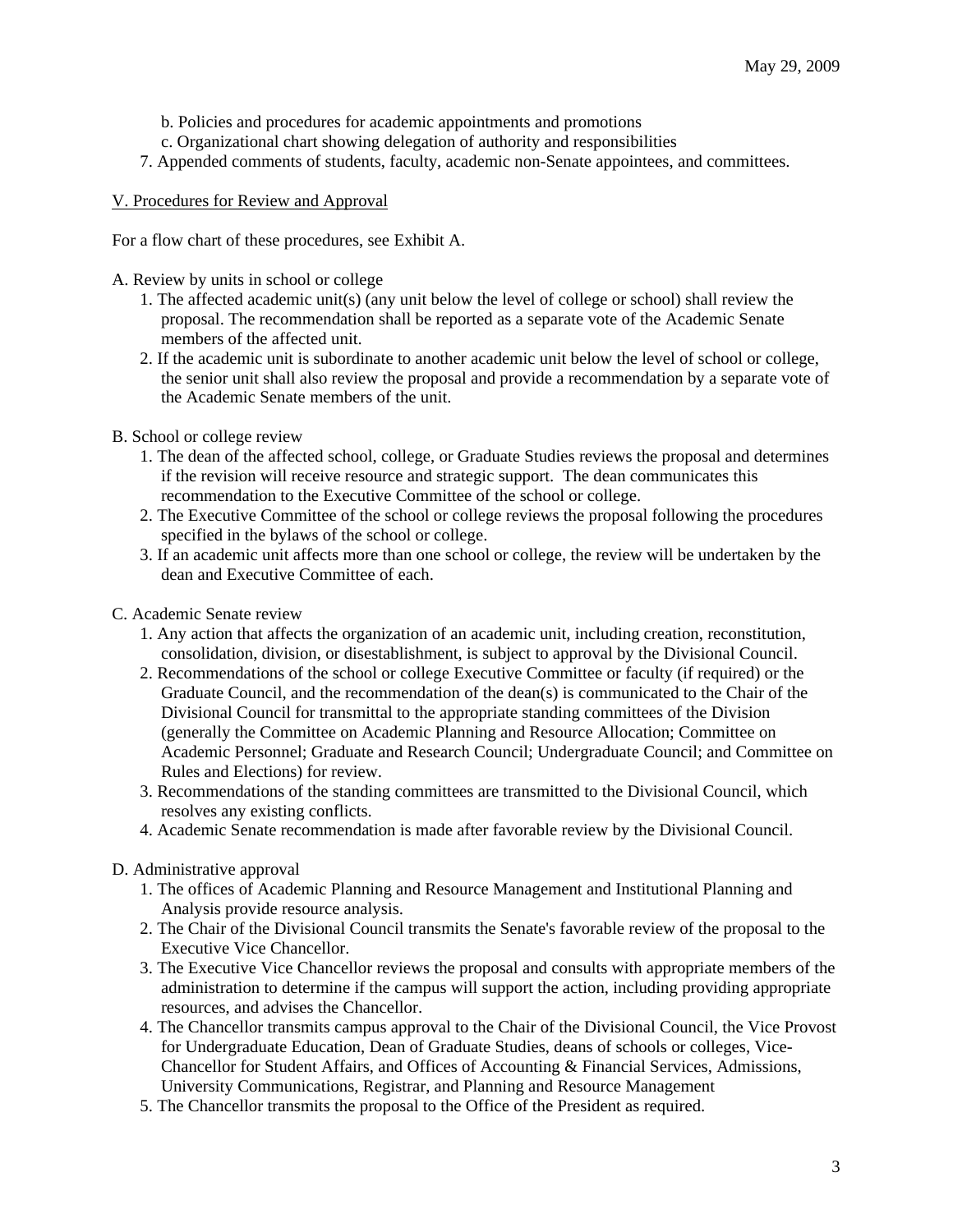- 6. The Chair of the Divisional Council transmits approval to the system-wide Academic Senate as required.
- VI. References and Related Policies
- *Systemwide Review Process of Academic Programs, Academic Units, and Research Units* (see http://www.ucop.edu/acadaff/accomp/).

*Procedural Manual for the Review of Proposals for Academic Programs and Units (May, 2003)*.